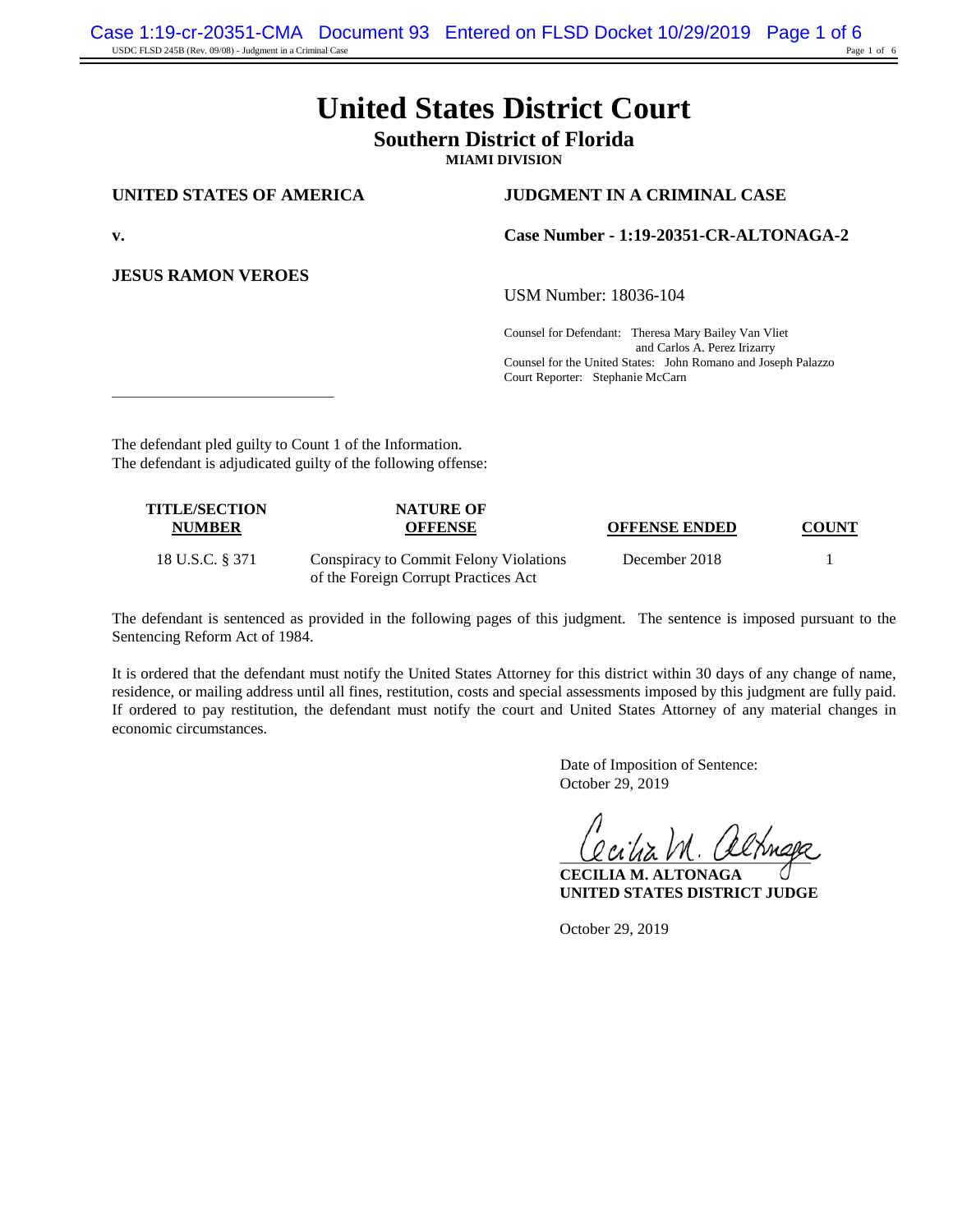## **IMPRISONMENT**

The defendant is hereby committed to the custody of the United States Bureau of Prisons to be imprisoned for a term of **51 months**.

The Court makes the following recommendations to the Bureau of Prisons:

The defendant is to surrender to his designated facility on November 18, 2019 at 2:00 p.m.

## **RETURN**

I have executed this judgment as follows:

at \_\_\_\_\_\_\_\_\_\_\_\_\_\_\_\_\_\_\_\_\_\_\_\_\_\_\_\_\_\_\_\_\_\_\_\_\_\_\_\_\_\_\_\_\_\_\_\_\_\_\_\_\_\_\_\_\_, with a certified copy of this judgment.

Defendant delivered on \_\_\_\_\_\_\_\_\_\_\_\_\_\_\_\_\_\_\_\_ to \_\_\_\_\_\_\_\_\_\_\_\_\_\_\_\_\_\_\_\_\_\_\_\_\_\_\_\_\_\_\_\_\_\_\_\_\_\_\_\_\_\_\_\_\_\_\_\_\_

UNITED STATES MARSHAL

By:\_\_\_\_\_\_\_\_\_\_\_\_\_\_\_\_\_\_\_\_\_\_\_\_\_\_\_\_\_\_\_\_\_\_ Deputy U.S. Marshal

\_\_\_\_\_\_\_\_\_\_\_\_\_\_\_\_\_\_\_\_\_\_\_\_\_\_\_\_\_\_\_\_\_\_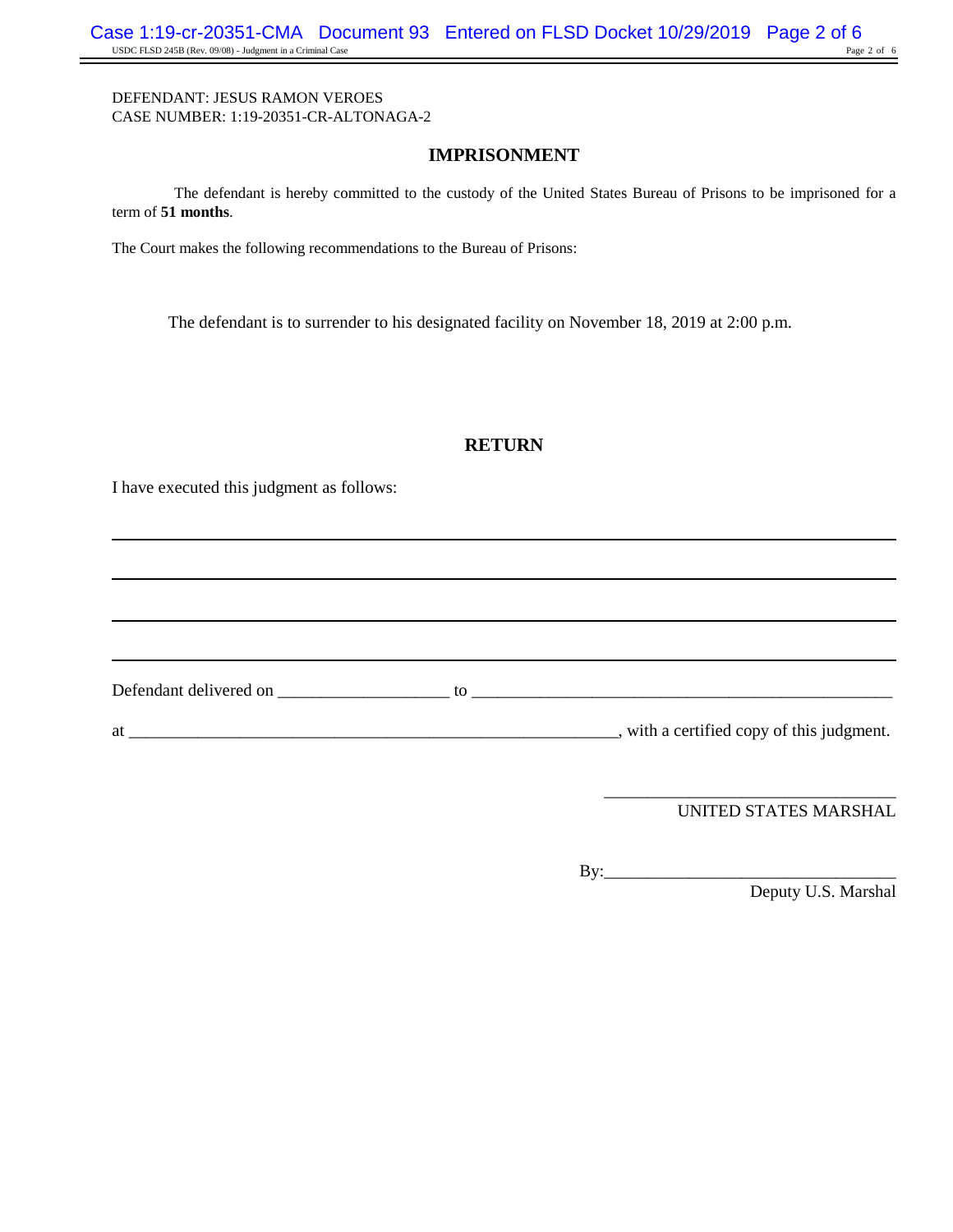#### **SUPERVISED RELEASE**

Upon release from imprisonment, the defendant shall be on supervised release for a term of **2 years**.

The defendant must report to the probation office in the district to which the defendant is released within 72 hours of release from the custody of the Bureau of Prisons.

The defendant shall not commit another federal, state or local crime.

The defendant shall not unlawfully possess a controlled substance. The defendant shall refrain from any unlawful use of a controlled substance. The defendant shall submit to one drug test within 15 days of release from imprisonment and at least two periodic drug tests thereafter, as determined by the court.

#### **The defendant shall not possess a firearm, ammunition, destructive device, or any other dangerous weapon.**

#### **The defendant shall cooperate in the collection of DNA as directed by the probation officer.**

If this judgment imposes a fine or restitution, it is a condition of supervised release that the defendant pay in accordance with the Schedule of Payments sheet of this judgment.

The defendant must comply with the standard conditions that have been adopted by this court as well as any additional conditions on the attached page.

### **STANDARD CONDITIONS OF SUPERVISION**

- 1. The defendant shall not leave the judicial district without the permission of the court or probation officer;
- 2. The defendant shall report to the probation officer and shall submit a truthful and complete written report within the first fifteen days of each month;
- 3. The defendant shall answer truthfully all inquiries by the probation officer and follow the instructions of the probation officer;
- 4. The defendant shall support his or her dependents and meet other family responsibilities;<br>5. The defendant shall work regularly at a lawful occupation, unless excused by the pro-
- 5. The defendant shall work regularly at a lawful occupation, unless excused by the probation officer for schooling, training, or other acceptable reasons;
- 6. The defendant shall notify the probation officer **at least ten (10) days prior** to any change in residence or employment;
- 7. The defendant shall refrain from the excessive use of alcohol and shall not purchase, possess, use, distribute, or administer any controlled substance or any paraphernalia related to any controlled substances, except as prescribed by a physician;
- 8. The defendant shall not frequent places where controlled substances are illegally sold, used, distributed, or administered;
- 9. The defendant shall not associate with any persons engaged in criminal activity and shall not associate with any person convicted of a felony, unless granted permission to do so by the probation officer;
- 10. The defendant shall permit a probation officer to visit him or her at any time at home or elsewhere and shall permit confiscation of any contraband observed in plain view by the probation officer;
- 11. The defendant shall notify the probation officer within **seventy-two (72) hours** of being arrested or questioned by a law enforcement officer;
- 12. The defendant shall not enter into any agreement to act as an informer or a special agent of a law enforcement agency without the permission of the court; and
- 13. As directed by the probation officer, the defendant shall notify third parties of risks that may be occasioned by the defendant's criminal record or personal history or characteristics and shall permit the probation officer to make such notifications and to confirm the defendant's compliance with such notification requirement.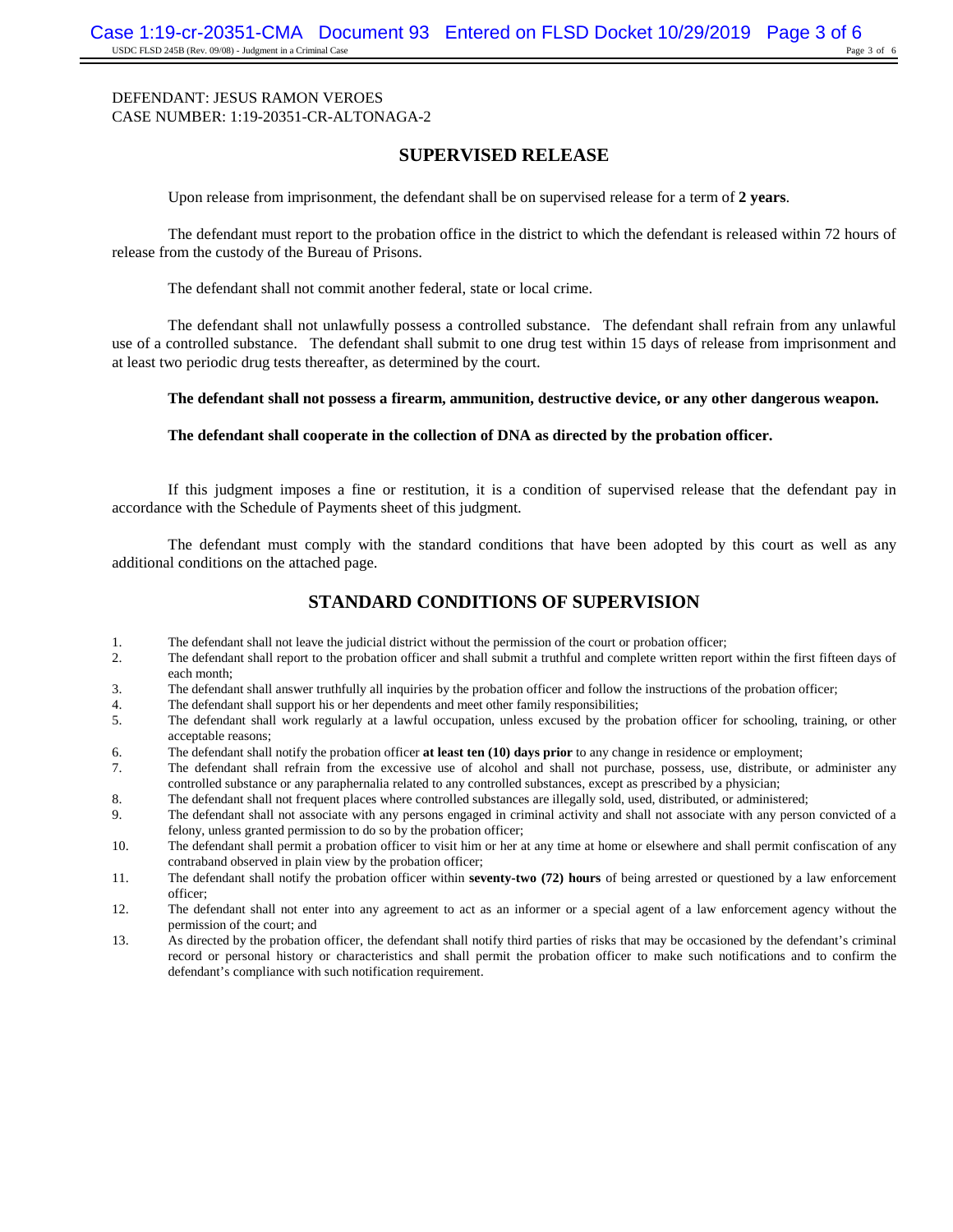## **SPECIAL CONDITIONS OF SUPERVISION**

The defendant shall also comply with the following additional conditions of supervised release:

**Financial Disclosure Requirement -** The defendant shall provide complete access to financial information, including disclosure of all business and personal finances, to the U.S. Probation Officer.

**Permissible Search -** The defendant shall submit to a search of his/her person or property conducted in a reasonable manner and at a reasonable time by the U.S. Probation Officer.

**Surrendering to Immigration for Removal After Imprisonment -** At the completion of the defendant's term of imprisonment, the defendant shall be surrendered to the custody of the U.S. Immigration and Customs Enforcement for removal proceedings consistent with the Immigration and Nationality Act. If removed, the defendant shall not reenter the United States without the prior written permission of the Undersecretary for Border and Transportation Security. The term of supervised release shall be non-reporting while the defendant is residing outside the United States. If the defendant reenters the United States within the term of supervised release, the defendant is to report to the nearest U.S. Probation Office within 72 hours of the defendant's arrival.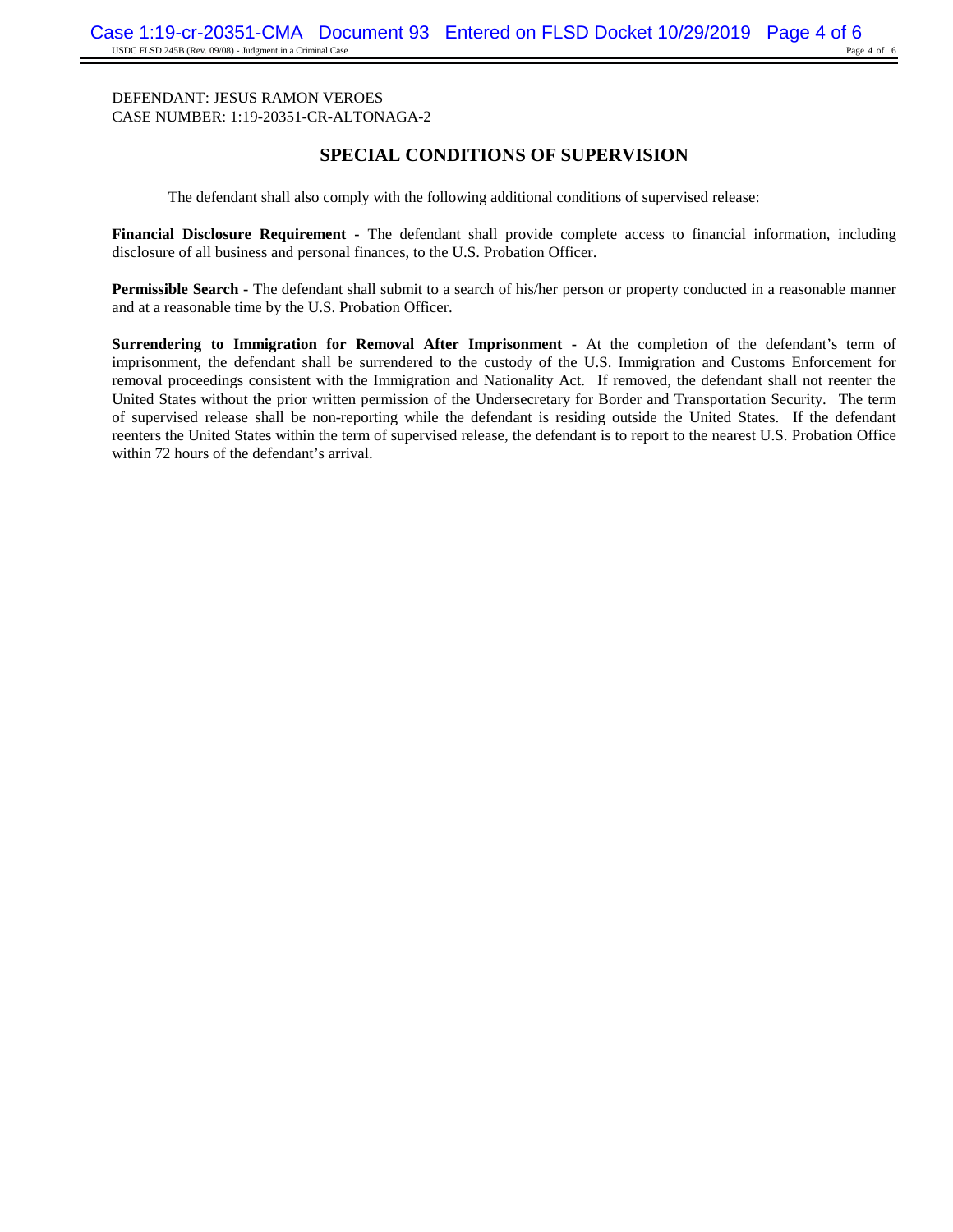## **CRIMINAL MONETARY PENALTIES**

The defendant must pay the total criminal monetary penalties under the schedule of payments on the Schedule of Payments sheet.

| <b>Total Assessment</b> | <b>Total Fine</b> | <b>Total Restitution</b> |
|-------------------------|-------------------|--------------------------|
| \$100.00                |                   |                          |

\*Findings for the total amount of losses are required under Chapters 109A, 110, 110A, and 113A of Title 18, United States Code, for offenses committed on or after September 13, 1994, but before April 23, 1996.